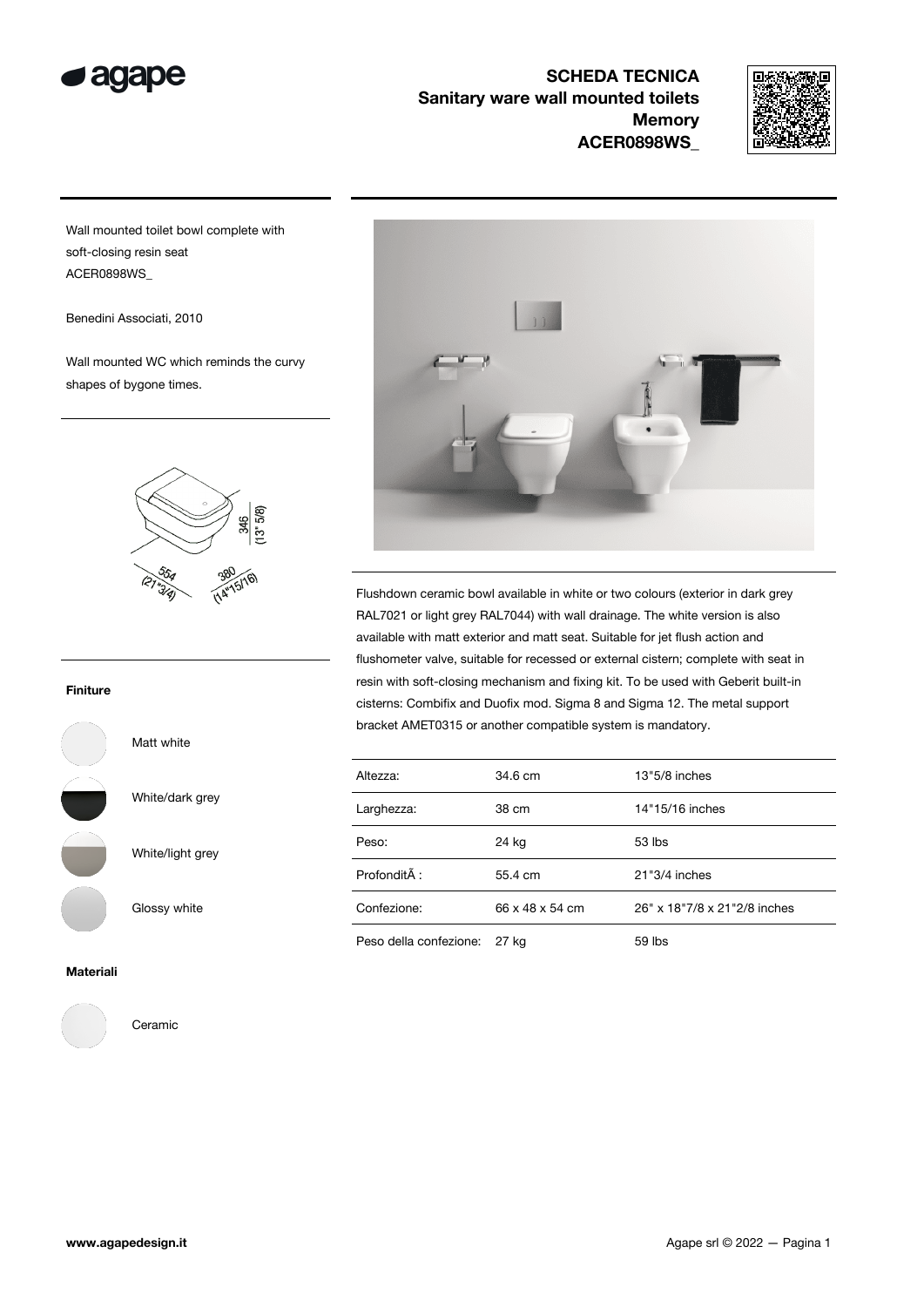

SCHEDA TECNICA Sanitary ware wall mounted toilets Memory ACER0898WS\_



## Main dimensions